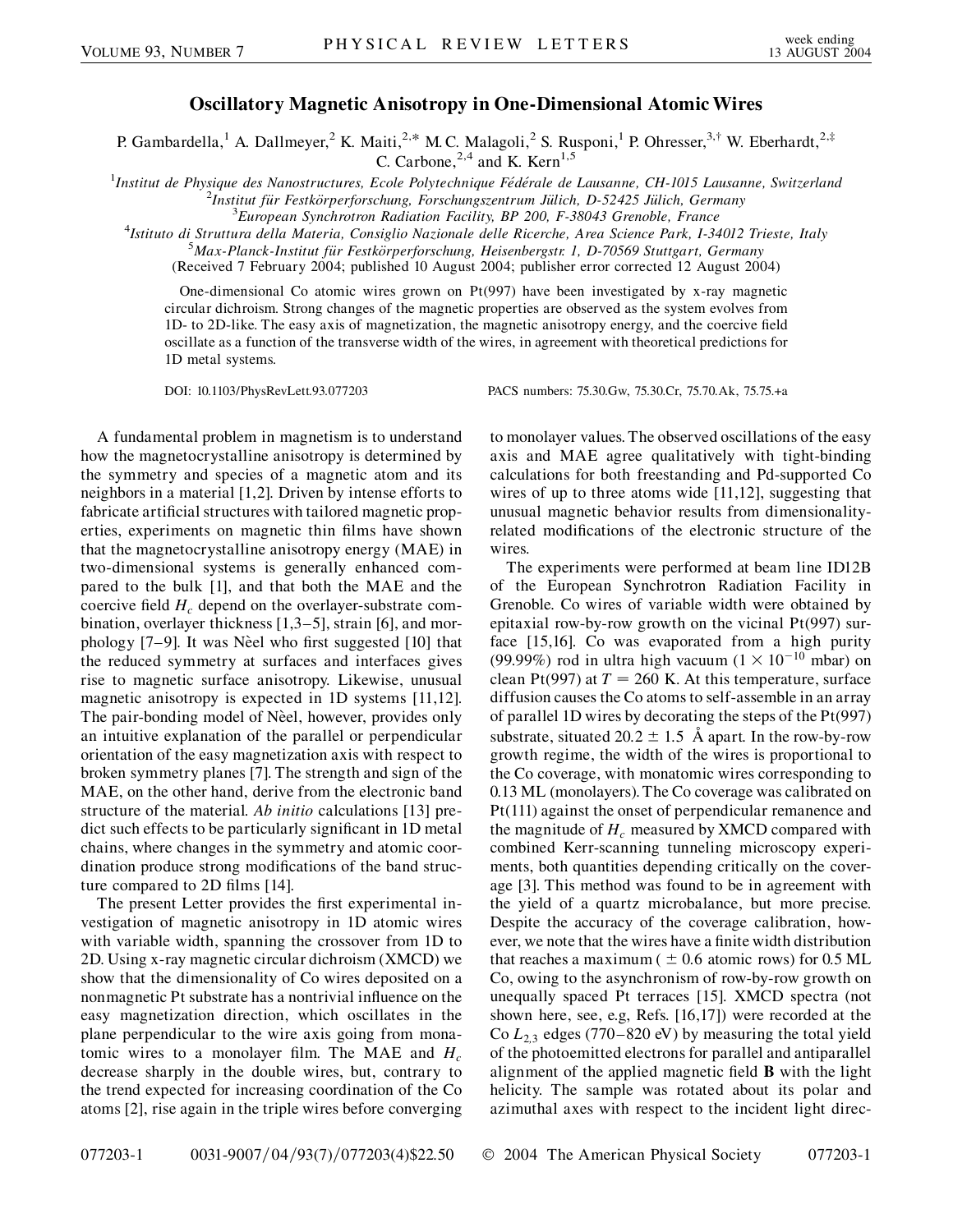

FIG. 1 (color online). Co wire magnetization *M* measured at a field  $B_r$  in the plane perpendicular to the wire axis (left column) and parallel to the wire axis and the (111) direction (right column). The data points represent the XMCD signal at the Co  $L_3$  edge (779 eV) normalized by the total absorption yield. The solid lines evidence a  $|\cos(x - x_0)|$  behavior with  $x = \Phi$ ,  $\Theta$ , respectively, measured with respect to the (111) normal direction, as expected for uniaxial anisotropy. The diagrams show the easy axis direction as given by the maximum of the  $|\cos|$  function. (a) 1-wires,  $T = 10$  K,  $B_r = 0.25$  T; (b) 2-wires,  $T = 10$  K,  $B_r = 1$  T; (c) 4-wires,  $T = 10$  K,  $B_r =$ 0*:*25 T. No data were recorded in the plane parallel to the wires; (d) 1.3 ML,  $T = 45$  K,  $B_r = 1.5$  T.

tion in order to measure the XMCD (i.e., the magnetization projection) along different crystal orientations.

In Fig. 1 we report the Co wire magnetization *M* measured in the plane perpendicular (left hand side) and parallel (right hand side) to the wire axis at a field *Br*, chosen so as to enhance the XMCD signal to 50% of saturation or above. Each time the sample was rotated, the magnetization was aligned in fields of up to 7 T and subsequently reduced to  $B_r$ . This procedure allowed us to determine the easy axis of the wires, given by the direction where *M* is maximum. The  $|\cos|$  behavior indicates a predominant uniaxial character of the magnetic anisotropy for the wires and monolayer samples. The easy direction is always found in the plane perpendicular to the *n*-wire axis, where *n* is the average width of the wires in atoms, whereas the hard direction is always parallel to the *n*-wire axis (parallel to the steps), in agreement with calculations of supported Co wires [11,12]. Owing to the lack of high symmetry directions [18], the magnetic anisotropy behavior in the plane perpendicular to the wire axis turns out to be of an extraordinary and complex character. The easy axis reverses from  $\Phi = +46^{\circ}$  (step up direction) for the 1-wires to  $-60^{\circ}$  (step down) for the 2wires, as shown in Figs. 1(a) and 1(b). The reversal is abrupt and takes place between 0.17 and 0.19 ML, indicating that the magnetization of the entire system rotates at once. This rotation of the easy axis corresponds to a sign inversion of the MAE, an effect predicted by electronic structure calculations for both freestanding [11] and Pd-supported Co 1- and 2-wires [12] and attributed to changes in the relative filling of *d* orbitals with different symmetry [19]. Dipolar interactions are excluded as the cause for the magnetization rotation since (i) the in-plane dipolar field produced by the 2-wires is  $B_{\text{dip}} < 0.1 \text{ T} \ll 1$  $B_r$ , (ii)  $B_{\text{dip}}$  favors in-plane remanent magnetic order [5], which is not observed, and (iii) the magnetization rotates out-of-plane at higher coverage, indicating that the MAE overcomes dipolar interactions up to 1.3 ML and above. For  $n = 3, 4$  the easy axis is found at  $\Phi = -45^{\circ}, -61^{\circ}$ , respectively; at 1.3 ML we observe a reorientation of the easy axis close to the (111) direction [Fig. 1(d)], which is consistent with the perpendicular magnetic anisotropy expected for monolayer Co films on Pt(111) [3].

As the wire transverse width increases, we find that the average MAE *per Co atom*, *Ea*, changes in a nonmonotonic way with *n*. Figure 2 reports the magnetization curves  $M(\Phi_1)$  and  $M(\Phi_2)$ , where  $\Phi_1$  and  $\Phi_2$  represent two directions in the plane perpendicular to the wires  $(\Theta = 0^{\circ})$  close to the easy and hard axis, respectively. A



FIG. 2 (color online). Magnetization of (a) 1-wires,  $\Phi_1 = +43^\circ$  (solid squares),  $\Phi_2 = -57^\circ$  (open circles); (b) 2-wires,  $\Phi_1 = -67^\circ$ ,  $\Phi_2 = +23^\circ$ ; (c) 3-wires,  $\Phi_1 = -7^\circ$ ,  $\Phi_2 = +63^\circ$ ; (d) 1.3 ML,  $\Phi_1 = -7^\circ$ ,  $\Phi_2 = +63^\circ$ . The data points represent the XMCD at the Co  $L_3$  edge (779 eV) normalized by the  $L_3$  absorption edge jump; solid lines are fits to the data (see text).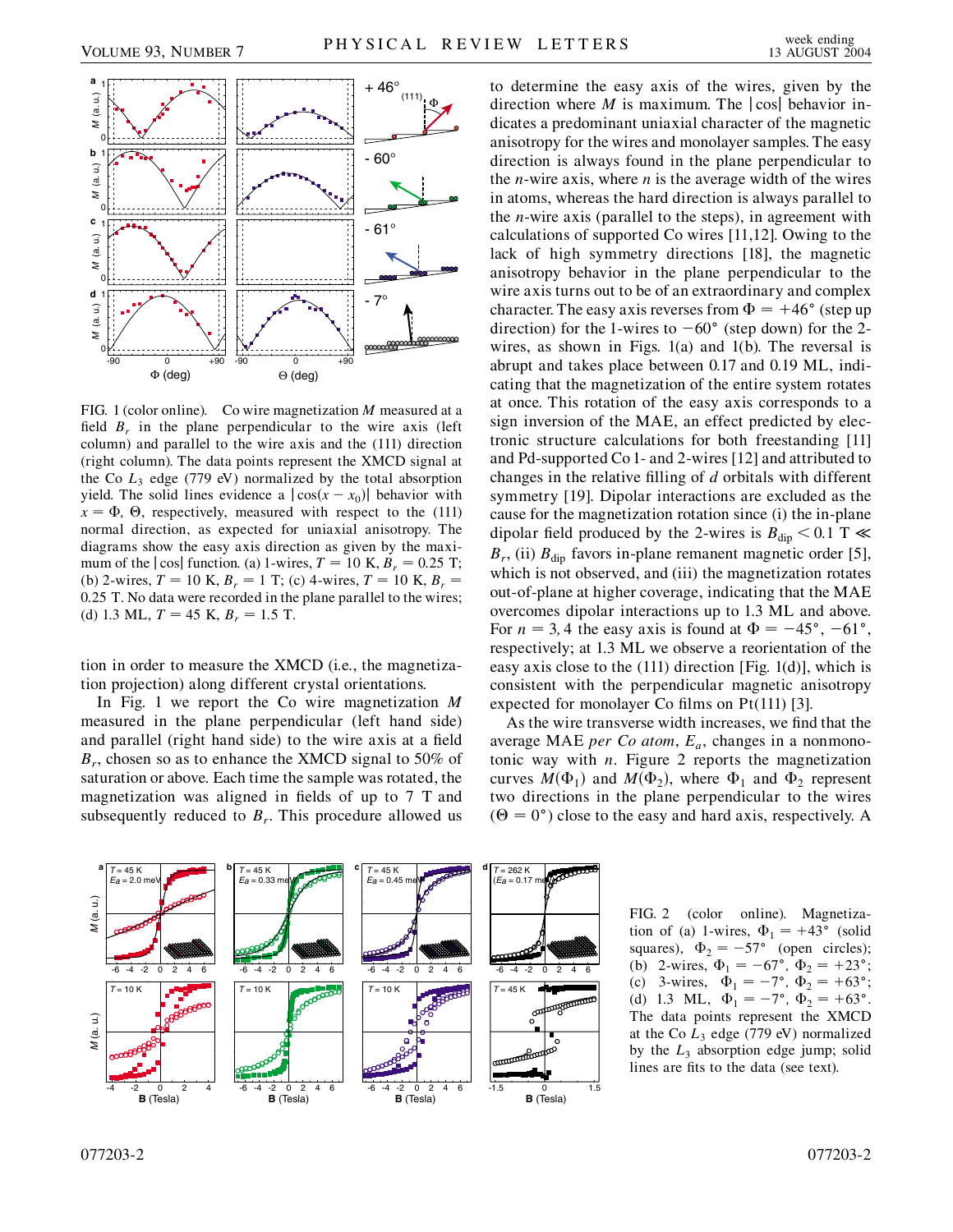

FIG. 3. Orbital magnetic moment  $m<sub>L</sub>$  of Co wires as a function of width.  $m<sub>L</sub>$  is obtained by applying the orbital XMCD sum rule to the spectra recorded at  $T = 10$  K parallel to the easy axis direction, as explained in Ref. [17].

fit of  $M(\Phi_1)$  and  $M(\Phi_2)$  in the superparamagnetic regime (see below) shows that  $E_a = 2.0 \pm 0.2$  meV/atom is largest for the 1-wires [17]. Since in small [2] as well as large [20] 2D clusters  $E_a$  is a rapidly decreasing function of the local coordination of the magnetic atoms, it is not surprising that  $E_a$  reduces abruptly to  $0.33 \pm$ 0.04 meV/atom in the 2-wires. The MAE reduction is such that the low- temperature hysteretic behavior almost vanishes going from the 1- to the 2-wires [Fig. 2(b)], despite the larger size of the superparamagnetic spin blocks in the 2-wires relative to the 1-wires. A strong decrease of the orbital magnetic moment also takes place between the 1- and the 2-wires (Fig. 3), precisely as the easy axis reverses from step up to step down. In the 3 wires, however,  $E_a$  shows a significant and unexpected 35% increment, up to  $0.45 \pm 0.06$  meV/atom. In concomitance with the increased size of the spin blocks in the 3 wires, such increment favors again ferromagnetic order at  $T = 10$  K [Fig. 2(c)]. This  $E_a$  upturn is opposite to that expected for the increasing average coordination of the Co atoms from 2- to 3-wires. Tight-binding calculations have revealed analogue  $E_a$  oscillations for freestanding 1D wires, suggesting that the observed effect is related to the specific electronic configuration of 1-, 2-, and 3-wires [11]. In our case, epitaxial strain, which results in fcc-hcp dislocations at 1 ML [15], is also liable to influence  $E_a$ , although it is unlikely a cause for the MAE oscillations.

Another unusual characteristic of the wires is the behavior of the coercive field  $H_c$  which shows strong oscillations with *n* (Fig. 4). In 2D systems, weak  $H_c$  oscillations with a 1 ML period have been observed during the growth of Co films on Cu(100) and attributed to minima in the step density and related MAE during layer-by-layer growth [9]. In 1D, such an effect could be mimicked by the varying density of kinks during row-by-row growth. However, the size of the effect is about 2 orders of



FIG. 4.  $H_c(\Phi_1)$  measured at  $T = 10$  K, except  $T = 45$  K at 1.3 ML.

magnitude larger than observed for Co/Cu(100). Moreover, in the *n*-wires both  $H_c$  maxima and minima are observed for consecutive values of *n*, indicating that  $H_c$  depends on the transverse dimensions rather than on imperfections of the wire structure. Clearly, at fixed temperature,  $H_c$  reflects the MAE fluctuations, although the relation between  $H_c$  and  $E_a$  is also influenced by the temperature dependence of magnetic order and the competing mechanisms that determine the reversal of the magnetization in response to an external magnetic field. The crossover between  $H_c(\Phi_1) > H_c(\Phi_2)$  to  $H_c(\Phi_1) <$  $H_c(\Phi_2)$  in Figs. 2(c) and 2(d) indicates that the dominant magnetization reversal mechanism changes from coherent rotation for the 1-, 2-, and 3-wires to reverse-domain nucleation [21] for the 1.3 ML film, where we observe  $H_c(\Phi) \sim H_c(\Phi_1) / \cos(\Phi - \Phi_1).$ 

The latter remark leads us to discuss the models used to obtain  $E_a$  from the data in Fig. 2. Assuming coherent reversal of the magnetization and uniaxial anisotropy for the 1-, 2-, and 3-wires, *M* was fitted in the superparamagnetic regime with a magnetic energy functional of the form [2]

$$
E = -N\mathbf{m} \cdot \mathbf{B} - NE_a(\hat{\mathbf{m}} \cdot \hat{\mathbf{e}})^2, \tag{1}
$$

where *N* is the average number of ferromagnetically coupled Co atoms in a spin block, **m** is the magnetic moment per Co atom, and  $\hat{\mathbf{e}}$  is the unit vector representing the easy axis direction. Here **m** varies between 3.8, 3.1, and  $3.1\mu_B$  for the 1-, 2-, and 3-wires, respectively, taking into account the decrease of the spin and orbital moment and the induced magnetization on the first and second nearest Pt neighbors [22]. By simultaneous, numerical integration of  $M(\Phi_1)$  and  $M(\Phi_2)$  over the Boltzmann distribution of energies (1), both *Ea* and *N* are obtained. The values of  $E_a$  derived in this way have been discussed above for  $n = 1, 2, 3$ . For the 1.3 ML film, the fit in Fig. 2(d) yields  $E_a = 0.17 \pm 0.04$  meV/atom at  $T =$ 262 K ( $\mathbf{m} = 2.9 \mu_B$ ). However, the use of Eq. (1) in the